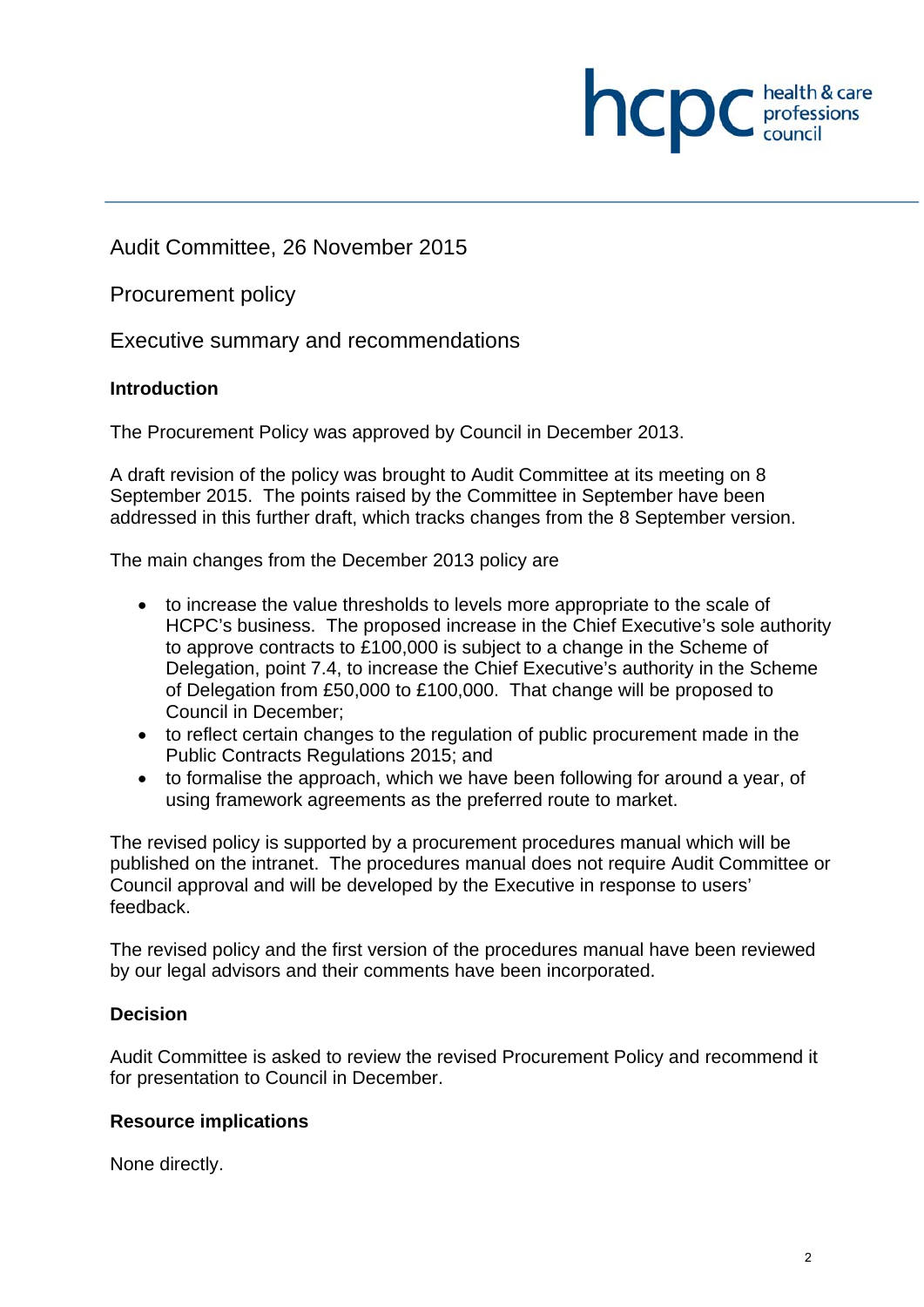# **Financial implications**

None directly.

# **Appendices**

Appendix 1: Revised procurement policy, tracking changes from the version presented to the Committee on 8 September 2015

Appendix 2: Current policy, approved by Council in December 2013. The number of changes means that a track changes version would be difficult to read

# **Date of paper**

18 November 2015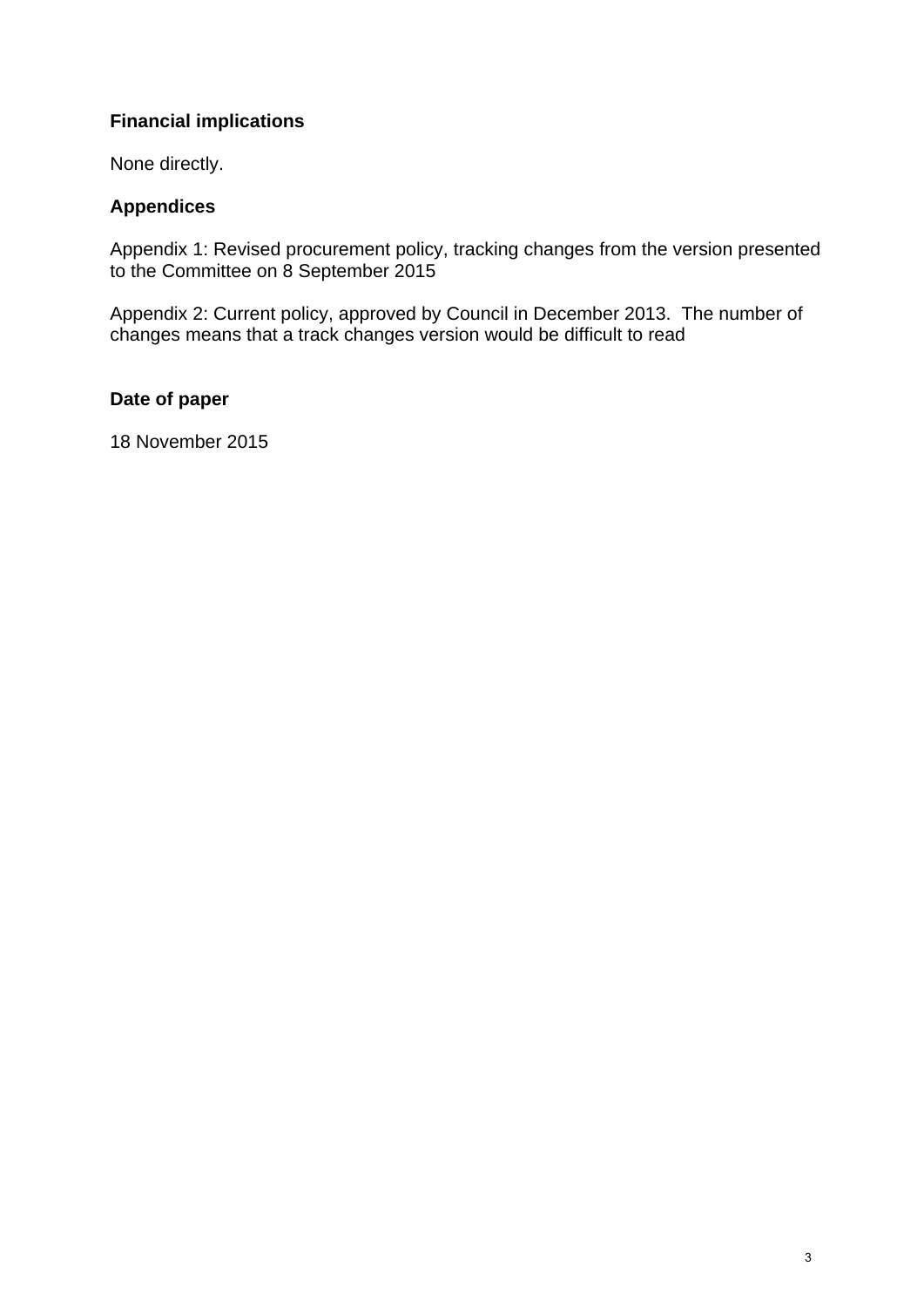

### Procurement policy

### **1. Introduction**

- 1.1. The Procurement Policy is approved by the Council and is consistent with the Financial Regulations and the Scheme of Delegation.
- 1.2. The policy applies to the purchase of all goods, services and works by or on behalf of the HCPC.
- 1.3. The policy applies to all those involved in procurement activities for or on behalf of the HCPC (referred to as Persons), which may include Council and Committee members, Partners or other suppliers as well as HCPC employees.
- 1.4. The policy sets out the standards which Persons must adhere to in relation to procurement activities. Procedures setting out the application of the policy are included within the Procurement Manual on the Finance Department intranet site.
- 1.5. The policy aims to ensure that all procurement activities conducted by the HCPC:
	- achieve good value for money;
	- are conducted in a fair, objective and transparent manner;
	- are compliant with relevant law and regulation;
	- effectively manage commercial risk; and
	- meet the short and long-term objectives of the business.

### **2. Responsibilities**

#### **Budget holders**

- 2.1. Budget holders must familiarise themselves with the policy and the related procedures. Where budget holders have delegated responsibility for procurement activities to members of their teams or other Persons, the budget holder must ensure all Persons involved in the procurement are also familiar with the policy and the procedures.
- 2.2. Budget holders are responsible for ensuring that all procurement funded from their budgets complies with the policy and achieves good value for money.

#### **Relationship owner**

2.3. The relationship owner is normally the main HCPC contact with the supplier. The relationship owner can be the budget holder or the role can be delegated by the budget holder. The role of the relationship owner is to manage the supplier's performance. In particular, in accordance with HCPC's Information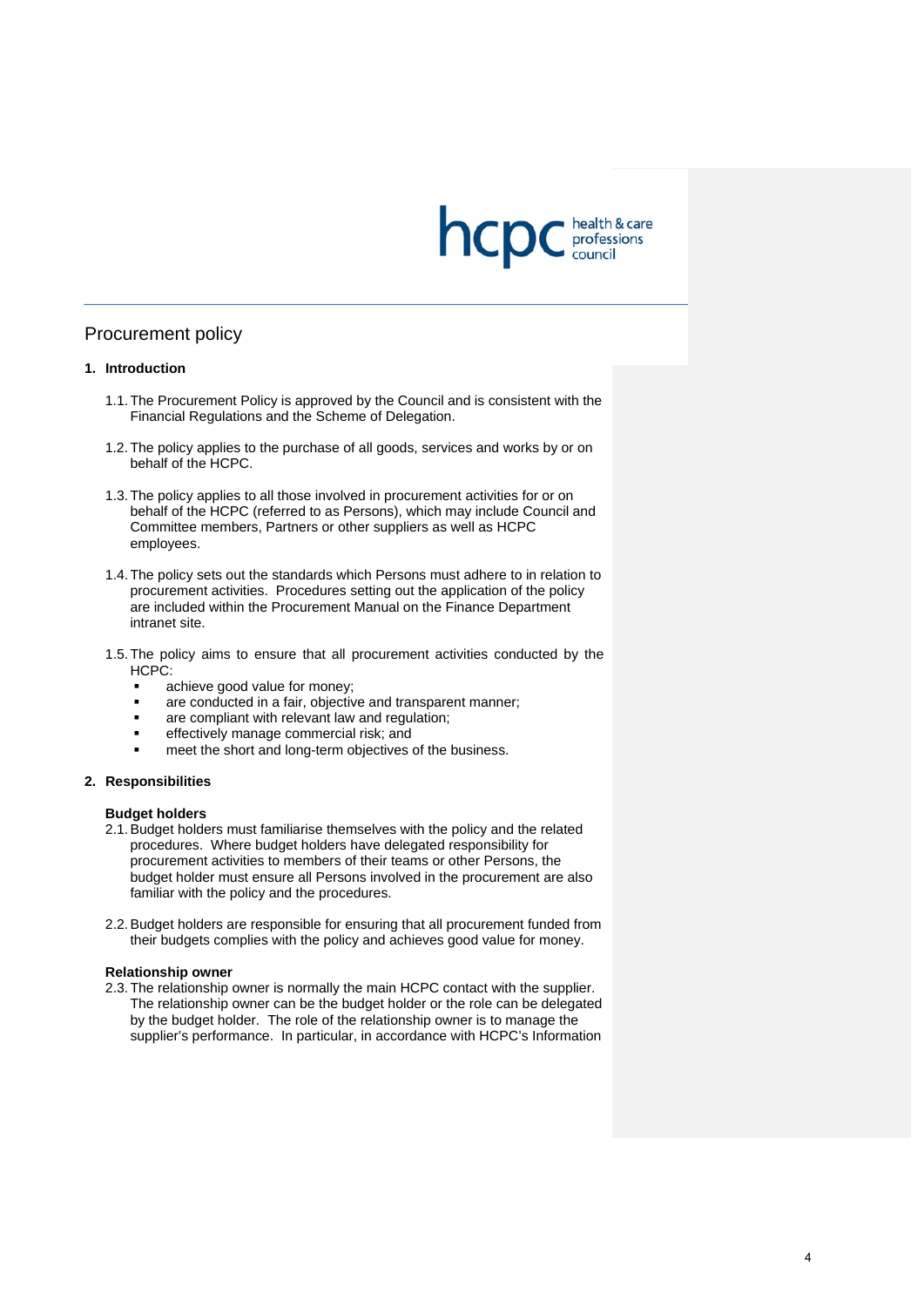Security Management System manual, the relationship manager is responsible for the ensuring that the supplier has appropriate data security controls in place and that the supplier's responsibilities in relation to data security are documented within the contract<sup>1</sup>.

#### **Tender panel members**

2.4. Members of a tender panel are responsible for familiarising themselves with the policy and the related procedures, and evaluating bids in accordance with the policy. Guidance on the composition of the tender panel is included in the Procurement Manual.

### **Purchase Order authoriser or contract signatory**

2.5. The act of authorising a Purchase Order in the HCPC purchasing system or signing a paper contract binds HCPC to the contract. The person who authorises the PO or signs the contract is responsible for obtaining prior assurance that this policy and the associated procedures have been followed. If the PO authoriser/contract signatory has not been involved in the procurement he/she should ask for briefing before signing in enough detail (relative to the value of the procurement) to understand the purpose of the procurement and the rationale for the selection of the supplier.

#### **The Procurement function within the Finance Department**

2.6. Procurement is responsible for advising Council, the Executive Management Team and budget holders on the policy, and for supporting HCPC's procurement activities.

### **3. Compliance with the policy**

3.1. Our procurement is subject to audit by both our internal and external auditors. The Procurement function within Finance will also periodically check compliance with the policy. The policy will be covered within the induction process for budget holders. Breaches of the policy may be regarded as misconduct or gross misconduct.

### **4. Legislation**

- 4.1. As a public body, the HCPC is subject to the Public Contracts Regulations 2015 (the Regulations) as updated or amended from time to time. Procurements with a total value greater than the thresholds which apply to the Regulations must be carried out in compliance with the Regulations and applicable case law.
- 4.2. The 2015 Regulations incorporate UK-specific requirements designed to improve the access of small businesses to public sector contracts, known as the "Young Reforms". Other legislation also applies; see section 9 below.

 $\overline{2}$ 

**Commented [AG1]:** Addresses Julie Parker query at Sept Audit Committee

5

 $\overline{a}$ 1 See HCPC ISMS Document A15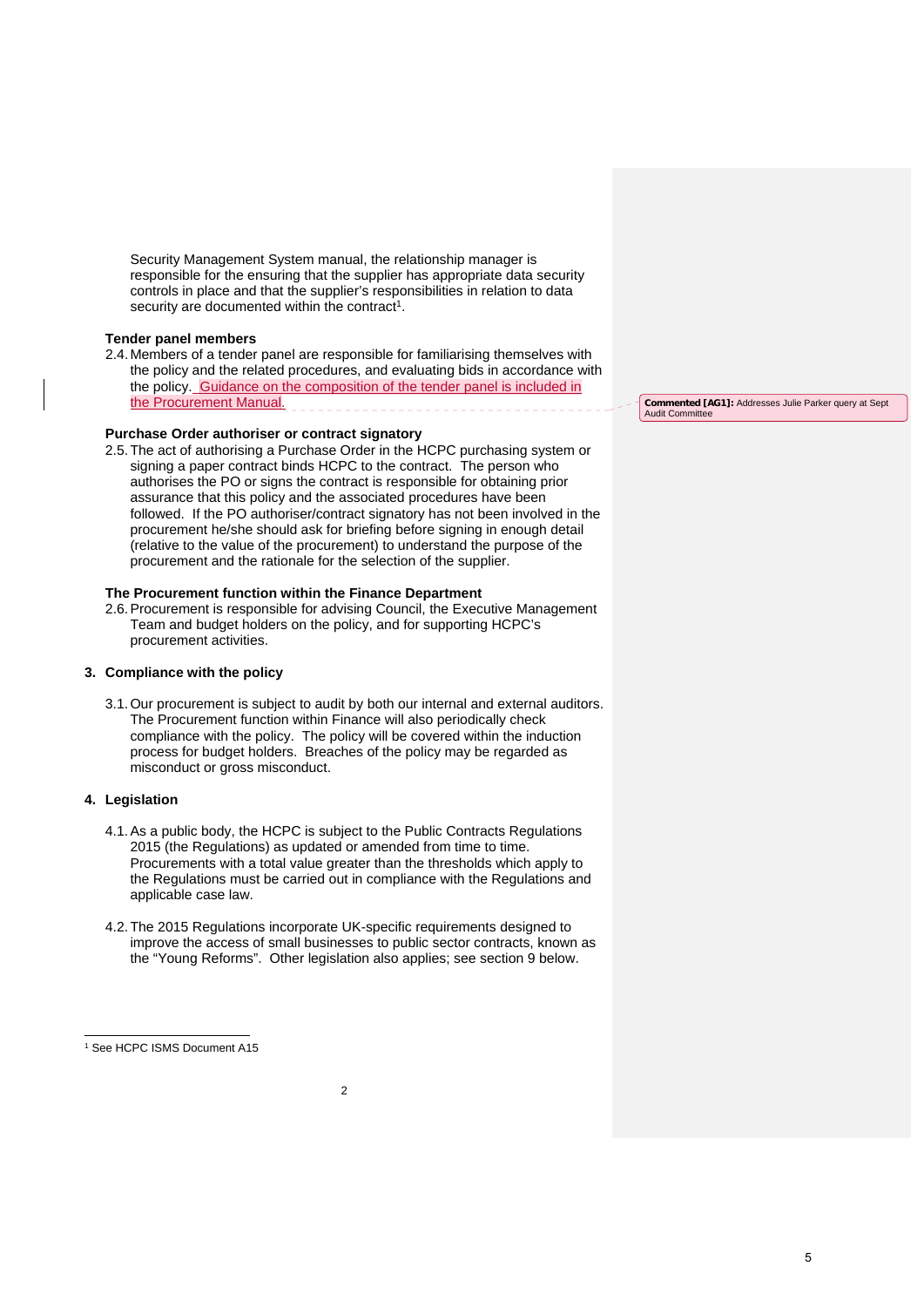### **5. Value thresholds**

l

- 5.1. Under the Regulations and this policy, requirements vary according to the value of the contract. The thresholds in this policy are stated including VAT, because HCPC is not VAT-registered so cannot recover any VAT. The thresholds in the Regulations are stated excluding VAT, but the approximate VAT-inclusive value is shown in table 2.
- 5.2. The value of a contract must be measured as the aggregate amount HCPC expects to pay the supplier over the lifetime of the contract. Contracts must not be artificially disaggregated or shortened in order to avoid the application of the Regulations or this policy. If there is any doubt in respect of the value of the contract, Procurement must be consulted.

| <b>Total</b><br>estimated<br>contract value<br>including VAT     | <b>Method of selection</b>                                                                                     | Internal authorisation<br>level – who can<br>approve the selection<br>of the supplier | <b>Method of</b><br>acceptance                                                                                |
|------------------------------------------------------------------|----------------------------------------------------------------------------------------------------------------|---------------------------------------------------------------------------------------|---------------------------------------------------------------------------------------------------------------|
| £0 - £1.000                                                      | Budget holder's<br>discretion                                                                                  | Budget holder or<br><b>Director</b>                                                   | Approved<br>purchase order<br>(PO)                                                                            |
| £1,001 -<br>£10,000                                              | Competition with<br>evidence of comparison<br>of at least two suppliers,<br>or use of a framework<br>agreement | Budget holder or<br>Director                                                          | Approved PO                                                                                                   |
| £10,001 -<br>£25,000                                             | Competition with<br>minimum of three written<br>quotations, or use of a<br>framework agreement                 | Director                                                                              | Contract<br>signed by<br><b>Director</b>                                                                      |
| £25,001 $2 -$<br>£50,000                                         | Use of a framework<br>agreement, or formal<br>written tender                                                   | Tender panel and<br><b>Director</b> Chief<br>Executive                                | Contract<br>signed by<br><b>DirectorChief</b><br>Executive                                                    |
| £50,001 -<br>£100,000                                            | Use of a framework<br>agreement, or formal<br>written tender                                                   | Tender panel and<br><b>Chief Executive</b>                                            | Contract<br>signed by<br><b>Chief</b><br><b>Executive</b>                                                     |
| £100,001<br>£50,001-but<br>less than<br>relevant EU<br>threshold | Use of a framework<br>agreement, or formal<br>written tender                                                   | Tender panel and<br><b>Chief Executive</b>                                            | Contract<br>signed by<br><b>Chief</b><br><b>Executive with</b><br>the approval of,<br>the Chair of<br>Council |

**Table 1 Procurement routes and value thresholds** 

2 Note that the 2015 Regulations introduce new requirements that apply when a procurement opportunity with a value above £25k is advertised. If a budget holder intends to advertise a procurement opportunity through any channel, he/she must first check with Procurement

**Commented [AG2]:** Change in thresholds was tabled at Audit Committee in Sept. If Chief Exec's authority is to be raised to £100k, a change is needed in the Scheme of Delegation point 7.4 to avoid a conflict

**Commented [AG3]:** At Audit Committee in Sept, members queried the capacity in which the Chair signs contracts.

Intention of this change is that Chair would no longer sign<br>contracts. Above the Chief Exec's threshold for his sole<br>authority, Chief Exec would seek Chair's approval to enter the<br>contract. Approval could take the form of not have to sign the contract.

Wording "with the approval of" mirrors Scheme of Delegation para 7.4.

Policy does not address whether/how Chair reports back to Council on contracts that she has approved the Chief Exec to sign in this way. That qu applies to other similar delegated powers eg signing cheques > £50k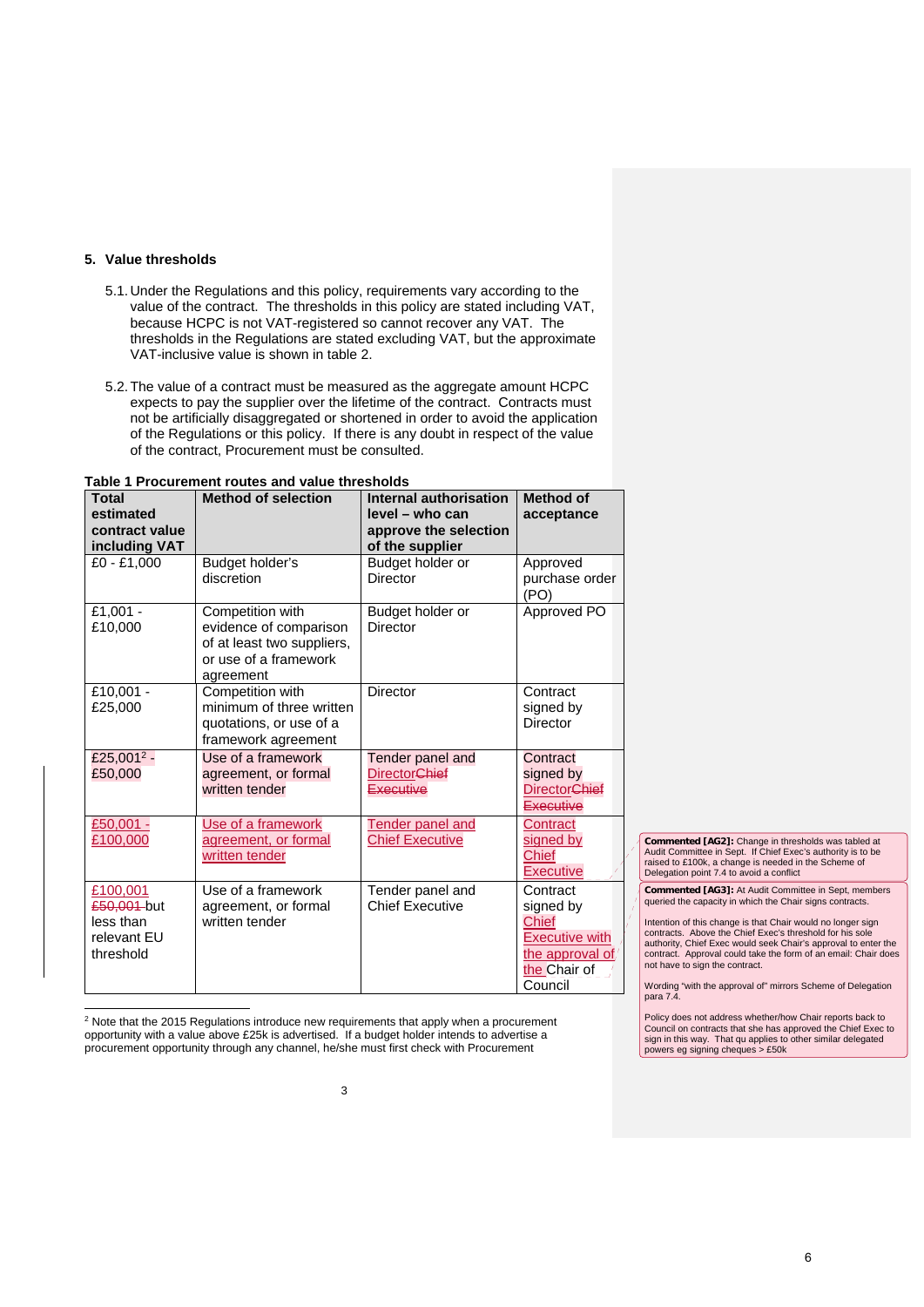| <b>Total</b><br>estimated<br>contract value<br>including VAT | <b>Method of selection</b>  | Internal authorisation<br>level - who can<br>approve the selection<br>of the supplier | <b>Method of</b><br>acceptance |
|--------------------------------------------------------------|-----------------------------|---------------------------------------------------------------------------------------|--------------------------------|
| Above relevant                                               | Use of an EU compliant      | Budget holder must                                                                    | Contract                       |
| EU threshold                                                 | framework agreement         | involve Procurement at                                                                | signed by                      |
|                                                              | unless, exceptionally, no   | the outset and                                                                        | Chief                          |
|                                                              | appropriate framework       | throughout the                                                                        | <b>Executive with</b>          |
|                                                              | exists in which case a      | process.                                                                              | the approval of                |
|                                                              | regulated tender is         |                                                                                       | the Chair of                   |
|                                                              | required following          | Legal advice required if                                                              | Council                        |
|                                                              | advertisement in the        | a framework                                                                           |                                |
|                                                              | OJEU pursuant to the        | agreement is not used                                                                 |                                |
|                                                              | <b>Regulations (unless)</b> |                                                                                       |                                |
|                                                              | specifically exempted).     | <b>Tender Panel makes</b>                                                             |                                |
|                                                              |                             | final selection.                                                                      |                                |

5.3. EU thresholds are modified from time to time by the European Commission. The current thresholds are available from http://www.ojec.com/threshholds.aspx. HCPC is an "Other public sector contracting authority".

#### **Table 2 EU threshold values as at July 2015**

| <b>Type of Contract</b>                           | <b>Threshold</b><br>excluding<br><b>VAT</b> | <b>Approx</b><br>equivalent<br>incl VAT |
|---------------------------------------------------|---------------------------------------------|-----------------------------------------|
| Services & Supply (includes supply, lease, rental |                                             |                                         |
| or hire purchase of goods, excluding employment   |                                             |                                         |
| contracts)                                        | £172.514                                    | £207,000                                |
| Works (building & engineering, including capital  |                                             |                                         |
| works)                                            | £4,322,012                                  | £5,186,000                              |

5.4. Procedures including flowcharts and templates are included within the Procurement Manual on the Finance Department intranet site.

5.5. In the case of any uncertainty the application of this policy or which procurement route should be followed, advice should be sought from Procurement.

### **6. Framework agreements**

- 6.1. Framework agreements are contracts that have been let in compliance with the Public Contracts Regulations and EU procurement rules. The UK government's procurement service, Crown Commercial Services (formerly the Government Procurement Service), has established a wide range of framework agreements covering almost all the goods and services bought by the public sector.
- 6.2. Typically, a framework agreement consists of a menu of goods or services or pre-agreed specifications and prices, provided via a standard set of terms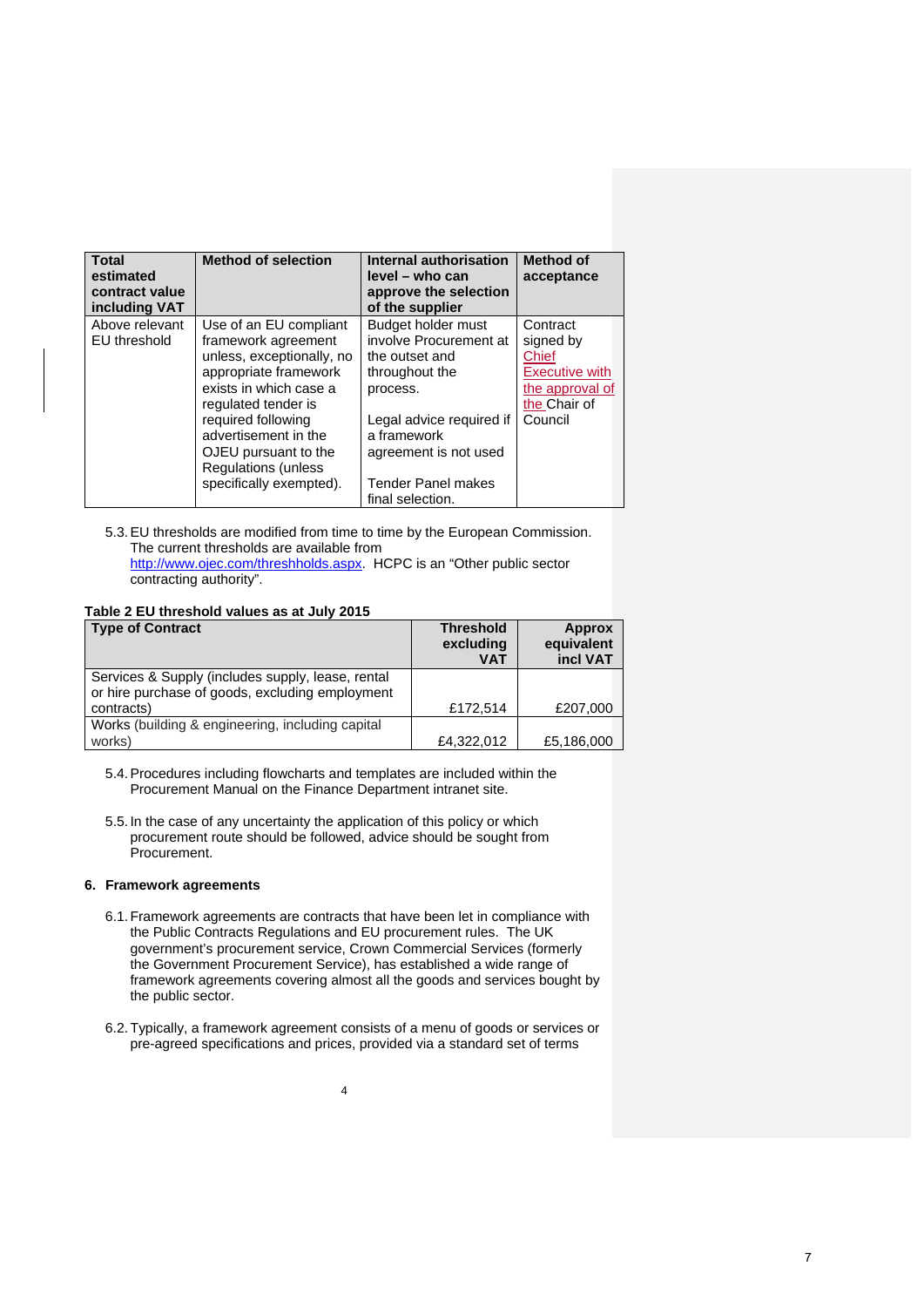and conditions. There may be a number of different suppliers providing the goods and services, but sometimes there is only one supplier.

- 6.3. HCPC policy is to use framework agreements for all procurements above the relevant EU threshold values. Use of framework agreements is also strongly encouraged for procurements below the thresholds. The reasons for using framework agreements are
	- We benefit from prices that have been negotiated using the buying power of all central government. We are unlikely to be able to negotiate better prices acting alone
	- Terms and conditions have similarly been negotiated using central government buying power and are therefore favourable to the customer, eg reasonable notice periods, reasonable supplier warranties, full data protection and FOI commitments by the supplier, appropriate intellectual property rights. It is therefore normally not necessary to engage our own legal advice on framework contracts
	- We can have confidence that suppliers will have the capacity and the systems and processes to deliver good quality services consistently
	- The framework procurement process is much quicker than conducting our own tender process and, because we do not need to take our own legal advice, it is much cheaper
	- The framework procurement process is compliant with public sector procurement legislation, and is recognized as good practice in terms of value for money, and is therefore low risk.
- 6.4. Procedures within the Procurement Manual on the Finance Department intranet site set out the steps to be followed to enter a contract using a framework agreement.

### **7. Value for money**

- 7.1. Value for money is the optimum combination of whole life costs and quality, on appropriate contractual terms and with appropriate allocation of risk, to meet the HCPC's business needs and requirements.
- 7.2. HCPC's procurement must achieve good value for money. This is partly about getting the right price, but it is more important to buy the right product. See also section 11 below.
- 7.3. The extent of competition required depends on the value of the procurement, as set out in Table 1. For procurement of goods or services costing less than £1,000, the potential cost saving achieved from a competitive procurement process is unlikely to be significant and may be outweighed by the extra staff time involved in arranging a competitive process, so competition is not required below the £1,000 threshold.
- 7.4. To ensure value for money, contracts need to be retendered at appropriate intervals. For goods and services, contract terms should normally not exceed 4 years, but contracts may have an option to extend the term by one year.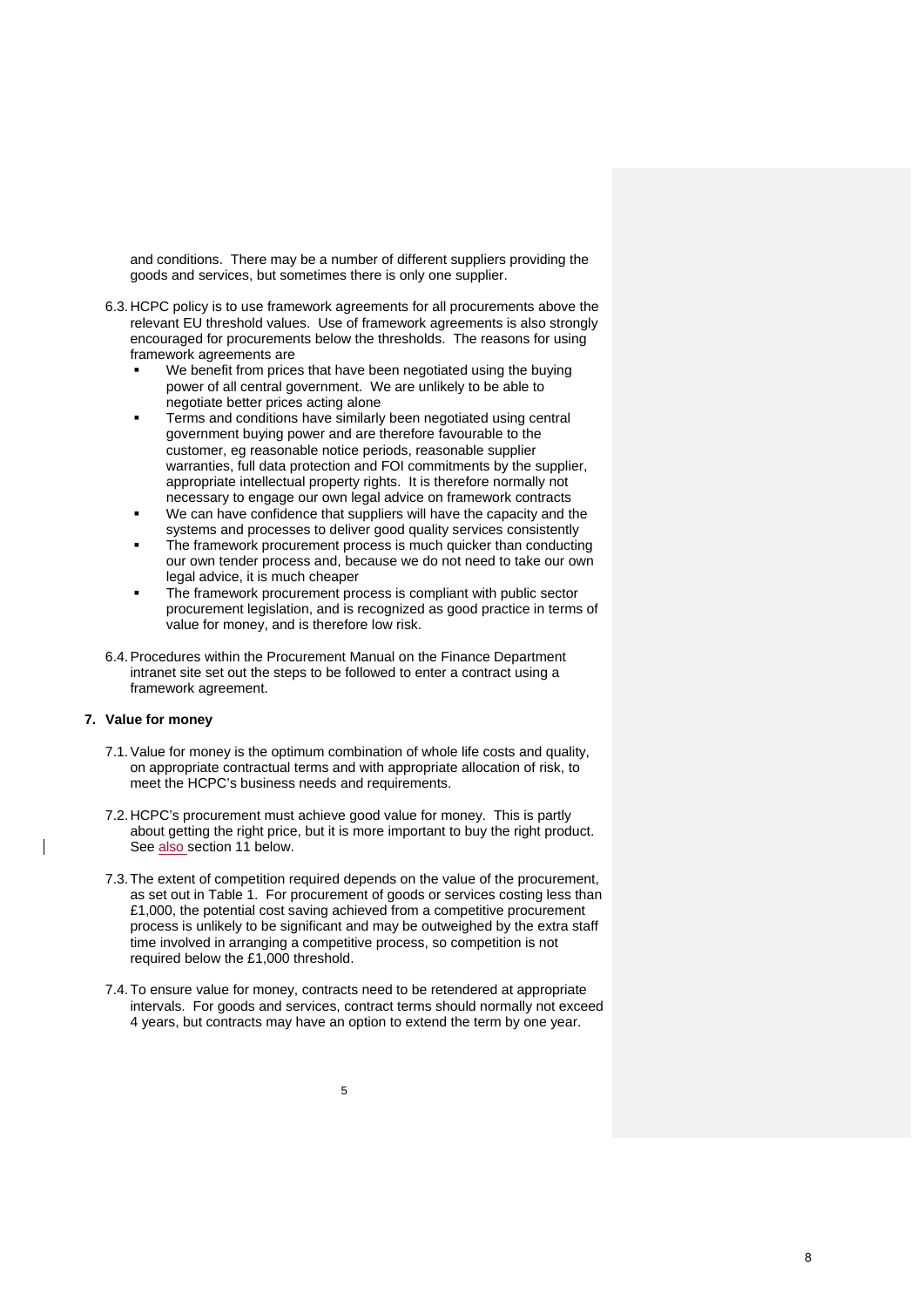7.5. Prices under framework agreements (see section 6 above) are normally fixed but they meet our requirement for competition because the framework prices have been established through a competitive process.

#### **8. Fairness, objectivity and transparency**

### **Ethics**

- 8.1. All Persons involved in procurement activities are expected to behave ethically at all times. All Persons shall be open, honest, fair and impartial in their dealings with suppliers. In particular Persons must familiarise themselves with and comply with the Anti-Bribery, Gifts and Hospitality Policy and the requirements of the Bribery Act 2010.
- 8.2. Anyone involved in a procurement who has current or past business or close personal relationships with, or close friends or relatives employed by, potential bidders for HCPC contracts must disclose their interest to Procurement at the outset and may be excluded from the procurement process completely or restricted to a limited role.

#### **Freedom of Information**

- 8.3. The HCPC is subject to the Freedom of Information Act 2000. This means that anyone who makes a valid request for information held by the HCPC will be entitled to receive it - unless all or part of that information can and should justifiably be withheld under the exemptions contained within the Act. All tenderers should be made aware at the beginning of the process that this is the case.
- 8.4. Suppliers may seek to prevent HCPC from disclosing information relating to their goods or services or pricing under the exemptions in the Act for confidential or commercially prejudicial information (sections 41 and 43 of the Act). In those cases, advice should be sought from the Information Governance Manager.

#### **Equality and Inclusion**

- 8.5. The HCPC conducts business in accordance with the Equality Act 2010, which requires the HCPC to ensure that it does not discriminate on the grounds of age, disability, gender reassignment, marriage & civil partnership, pregnancy and maternity, race, religion or belief, sex and sexual orientation.
- 8.6. The HCPC will require suppliers, where appropriate, to be aligned with HCPC's corporate objectives for equality and inclusion as outlined in HCPC's Equality & Diversity Policy.
- 8.7. The HCPC will require suppliers and third party contractors, where appropriate, to adhere to any specific obligations or commitments as outlined in the HCPC's Welsh\_Language\_Scheme.

#### **Regularity and propriety**

8.8. Regularity and propriety are standards for the management of public money, which HCPC as a public body must meet. Regularity is defined as: compliant

**Commented [AG4]:** Addresses Julie Parker point at Sept Audit Committee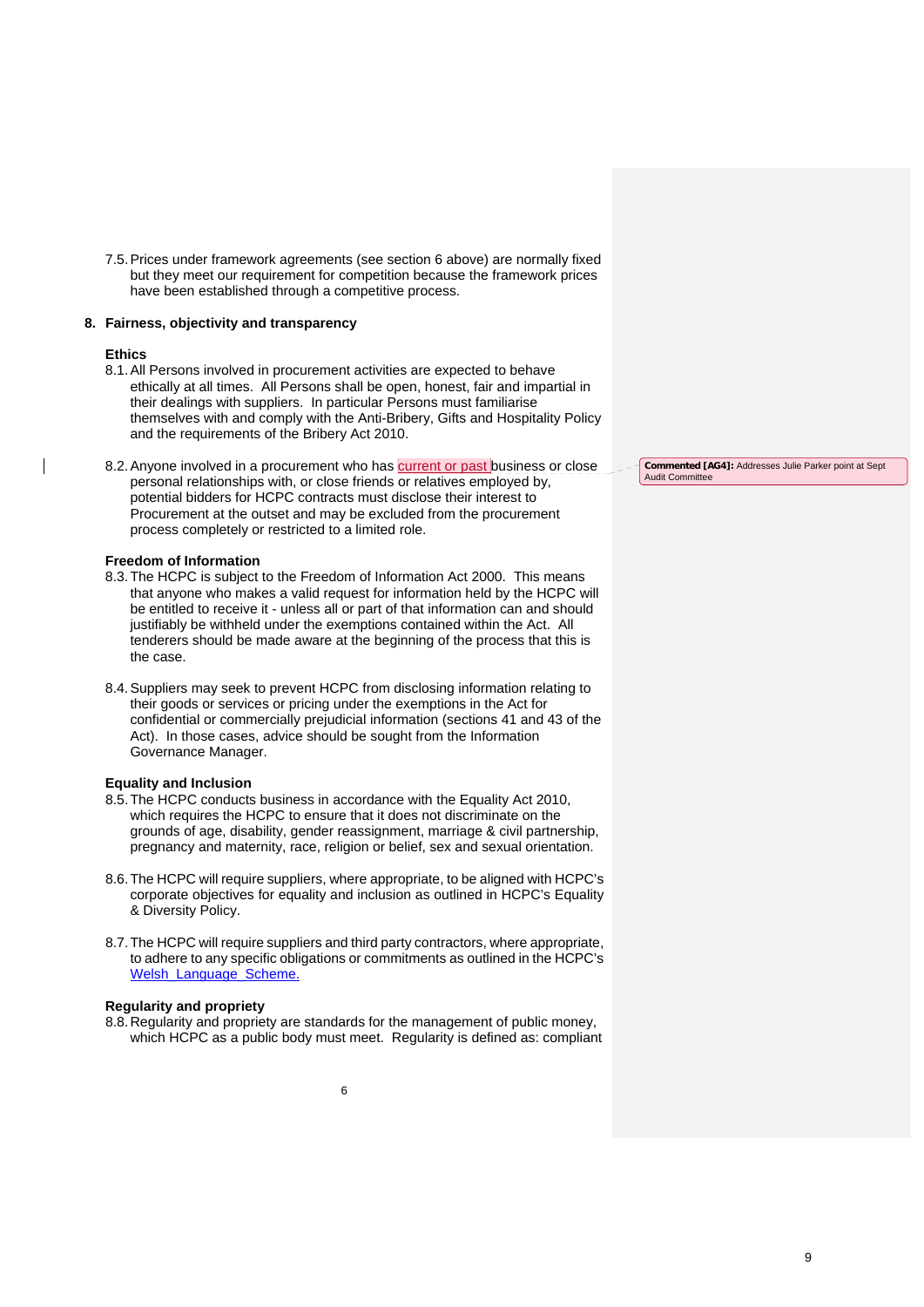with the relevant legislation (including EU legislation), delegated authorities and following the guidance in *Managing Public Money* published by HM Treasury. Propriety is defined as: meeting high standards of public conduct, including robust governance and the relevant parliamentary expectations, especially transparency<sup>3</sup>.

- 8.9. Regularity is therefore a largely objective standard which will normally be met by application of this policy and the associated procedures.
- 8.10. Propriety is a subjective measure. Although HCPC does not normally receive funds voted by parliament, we are accountable to parliament and must manage our finances to the same standards as other public bodies. To assess whether a given procurement meets the propriety standard, budget holders should ask themselves "could I confidently and openly explain this to registrants, the media and parliament as a good use of registrants' money?" On the other hand, if budget holders find themselves thinking more negatively, eg how they could *justify* or *defend* the expenditure as a valid use of registrants' money, then it indicates that the procurement may not meet the propriety test.

#### **9. Compliance with law and regulation**

#### **Public Contracts Regulations**

- 9.1. As noted above, the HCPC is subject to the Public Contracts Regulations 2015 (the Regulations) as updated or amended from time to time. The 2015 Regulations transpose the 2014 EU Public Contracts Directive into English law. Procurements with a total value greater than the thresholds which apply to the Regulations must be carried out in compliance with the Regulations and applicable case law.
- 9.2. The Regulations also incorporate UK-specific requirements designed to improve the access of small businesses to public sector contracts, known as the "Young Reforms". The main impact of the Young Reforms on the HCPC is where we advertise a contract with an expected value greater than £25,000. The steps to follow in that case are addressed in procurement procedures.
- 9.3. HCPC can have reasonable assurance of compliance through the use of an appropriate framework agreement.

#### **Data Protection Act**

 $\overline{a}$ 

- 9.4. In the course of its business, HCPC processes or holds personal data about registrants, employees and others. Under the Data Protection Act, HCPC is the Data Controller in relation to this personal data, and must ensure that it is held and processed in accordance with the eight principles in the Act, which are that personal data must be:
	- used fairly and lawfully;

<sup>3</sup> Definitions taken from *Managing Public Money* https://www.gov.uk/government/publications/managing-public-money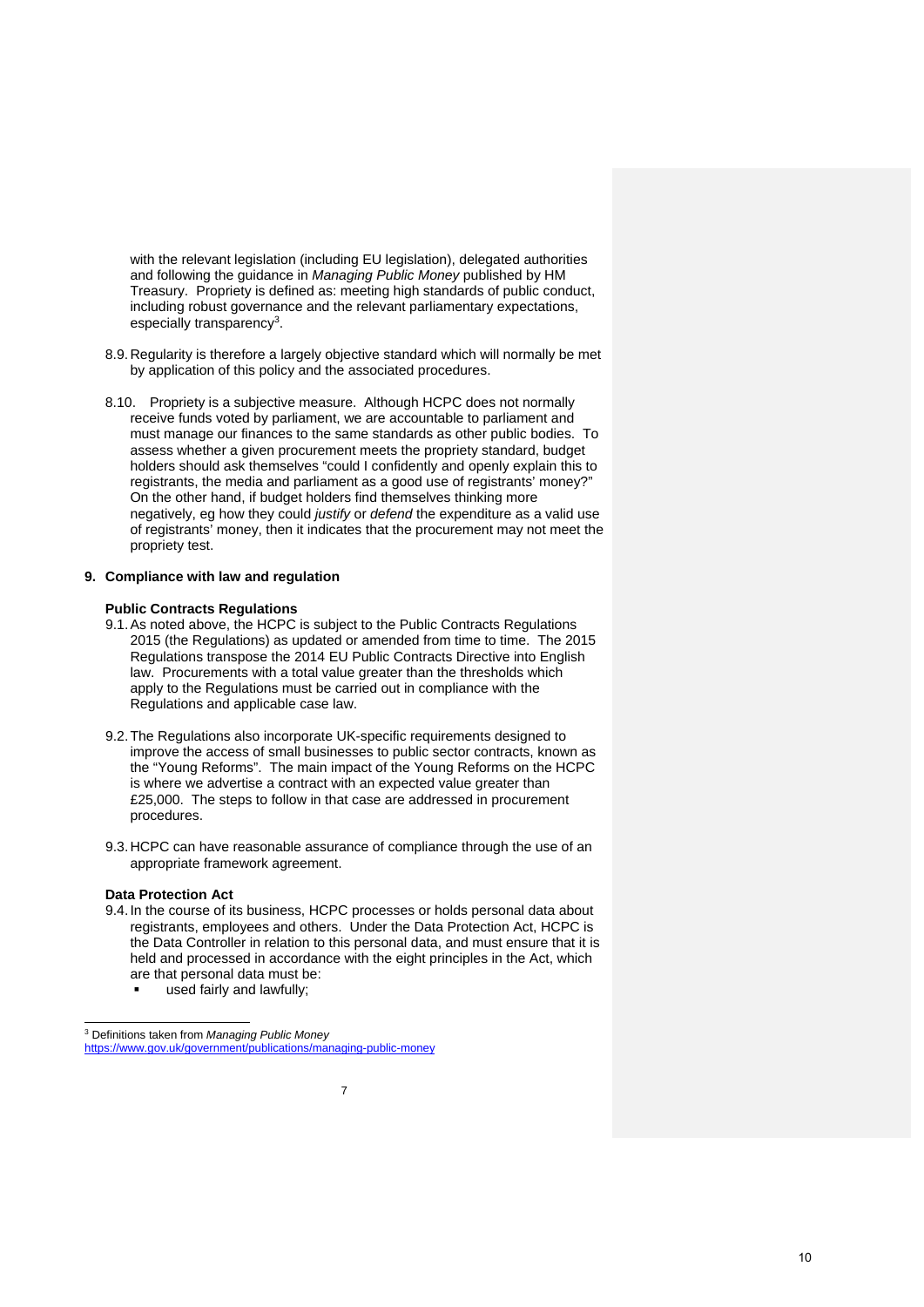- used for limited, specifically stated purposes;
- used in a way that is adequate, relevant and not excessive;
- accurate;
- kept for no longer than is absolutely necessary;
- handled according to people's data protection rights;
- kept safe and secure; and
- not transferred outside the European Economic Area without adequate protection.
- 9.5. HCPC's responsibilities under the Act apply equally to services we perform in house and those we outsource to suppliers. HCPC requires suppliers to have information security policies and procedures appropriate to the nature of the HCPC information the suppliers handle. Procurement procedures set out the process for determining the standard of information security we require from the supplier of a given service, and the method of determining whether bidders and existing suppliers meet that standard. Where it is determined following the procedures that a supplier is a Data Processor on behalf of HCPC, then the supplier's responsibilities will be documented within the contract4.

### **Freedom of Information Act**

9.6. See paragraph 8.3 above

#### **Bribery Act**

9.7. See paragraphs 8.1 and 8.2 above.

### **10. Managing commercial risk**

#### **Terms and conditions**

- 10.1. Framework agreement terms and conditions have been negotiated using central government buying power and are favourable to the customer. Some tailoring of the standard terms is normally required; consult Procurement for advice.
- 10.1.10.2. HCPC's standard terms and conditions should normally be used in contracts for ongoing services that are not placed via framework agreements. Invitations to tender should include our terms and conditions so as to preempt any discussion over terms and conditions at the contract award stage.
- 10.2.10.3. Our standard terms and conditions ensure a reasonable transfer of risk to the supplier, for example through the clauses on price changes, termination, intellectual property, and supplier's liability.
- 10.3.10.4. Procurement procedures set out the steps to follow if a supplier seeks to impose their own terms and conditions.

**Commented [AG5]:** Addressing Omer Tauqir point at September Audit Committee

 $\overline{a}$ 4 See also HCPC Information Security Management System manual document A15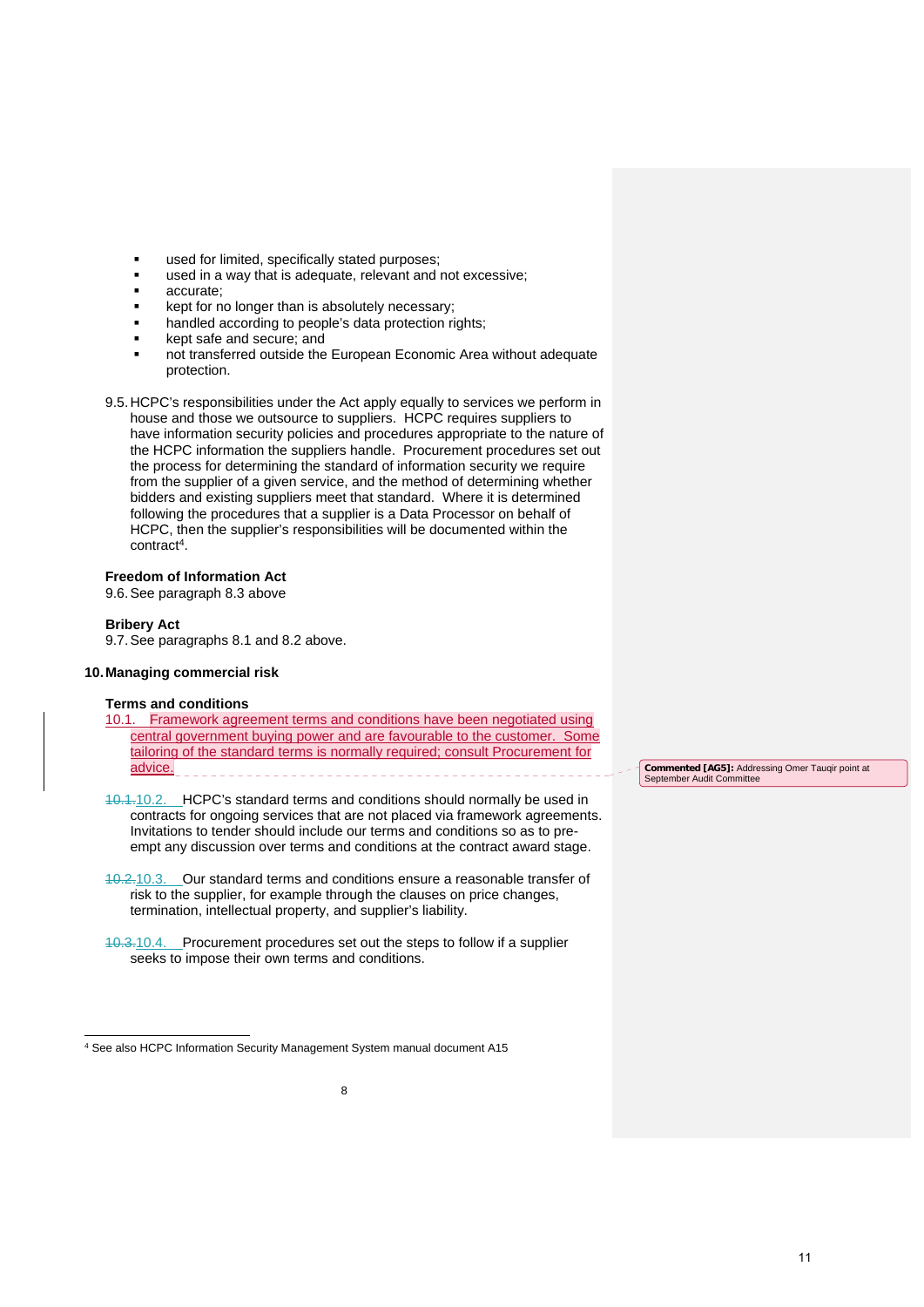#### **Legal advice**

- 10.4.10.5. It may be appropriate to seek legal advice on a procurement issue, but only if the risk on which the advice is taken has a greater potential cost than the cost of the advice itself. Disagreements with suppliers over terms and conditions should be seen in the context of the contract value and the worst case impact of the disputed terms.
- 10.5.10.6. Budget holders should note that the correct use of Framework Agreements substantially reduces the legal risk, and so legal advice will normally not be required on any procurement via a Framework Agreement.

#### **Business continuity**

10.6.10.7. The financial failure or lack of capacity of a key supplier could have a significant impact on the delivery of HCPC's functions, and therefore HCPC requires suppliers to have financial and economic standing, and technical capacity and ability appropriate to the nature of the service they will provide to HCPC. Procurement procedures set out the process for determining the level of financial health and capacity we require from the supplier of a given service, and for evaluating the financial health and capacity of bidders for that service. Procurement will also periodically re-evaluate the financial health and capacity of existing suppliers of key services in order to identify business continuity risks.

#### **11. Meeting the objectives of the business**

#### **Planning and specification**

- 11.1. Retendering of existing contracts is planned on the basis of the expiry dates recorded in the suppliers database. Procurement and Relationship Owners are jointly responsible for identifying expiry dates and planning the retender process.
- 11.2. Tendering for new goods and services is planned primarily on the basis of the major projects portfolio, which will capture most new procurement by value. Project managers are responsible for discussing requirements and routes to market with Procurement.
- 11.3. Budget holders who intend to purchase new goods or services with a value greater than £50,000 are responsible for advising Procurement in advance so that Procurement can support the tender process from the outset.
- 11.4. To achieve value for money it is essential to buy the right product. The specification is therefore a key part of any invitation to tender, and it must be accurately and completely incorporated into the contract.For new goods or services (ie not the retender of an existing contract) with an expected value greater than £50,000, a business case is required to demonstrate with reference to HCPC's objectives and risks why the proposed procurement is necessary and that reasonable alternatives have been properly considered. Where the procurement is part of a major project, this requirement is met by the major projects business case and project initiation documents. If the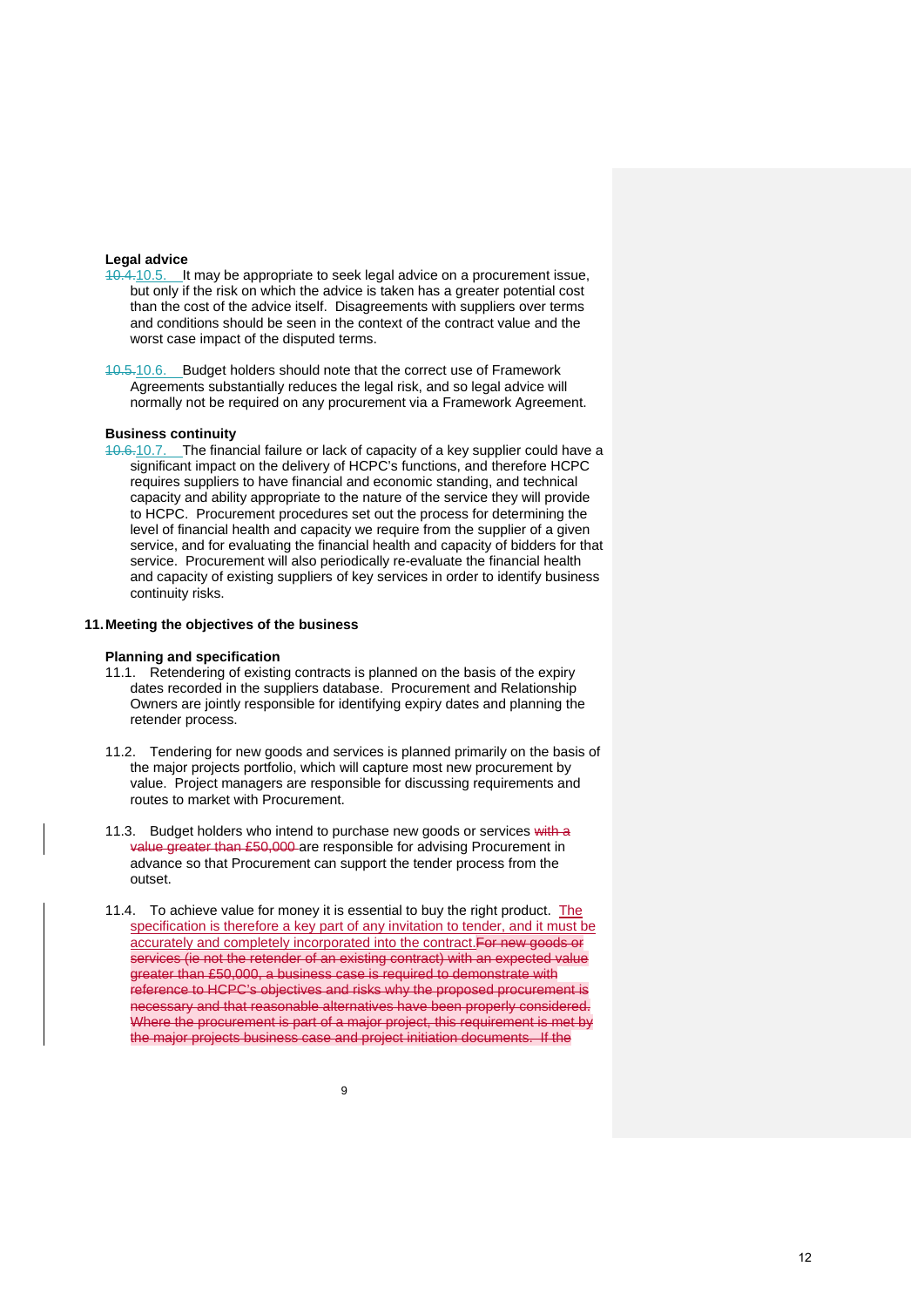proposed procurement is not part of a major project, a business case based on the major projects business case template must be prepared and approved by EMT.

#### **Managing contracts**

- 11.5. The Relationship Owner is responsible for managing the supplier's performance under the contract, and ensuring that the supplier delivers to the agreed specification, so that HCPC achieves value for money.
- 11.6. Contracts that are above £50,000 in value and/or have been assessed as high risk in terms of our requirements for information security or supplier financial health should be subject to a documented review at least annually.

#### **Recording**

.

- 11.7. All contracts made by or on behalf of the HCPC must be documented in writing. For contracts below £10,000 in value that do not involve the supplier in handling HCPC information, an HCPC purchase order (PO) will normally be sufficient documentation. By sending the PO to the supplier, we offer to purchase the goods or services under the terms and conditions referenced on the PO. By delivering the goods or services, the supplier accepts our offer.
- 11.8. Contracts above £10,000 should be signed by both parties to ensure clarity over the terms and conditions. If the supplier will handle HCPC information, a signed contract including appropriate obligations on the supplier is required regardless of the value: see paragraph 9.5.
- 11.9. All contracts above £10,000 must be recorded in the suppliers database. Contracts above £25,000 are disclosed proactively under our Freedom of Information publication scheme.
- 11.10. The process to set up a new supplier (which is essential before a new supplier can be paid) includes confirmations that the contract has been recorded, that the appropriate selection process was followed, and that the data security and business continuity requirements have been met.
- 11.11. Contracts will be retained on the suppliers database in accordance with the HCPC's Document Retention Policy. Procurement will retain copies of all tender documents and relevant correspondence for procurements over the relevant EU threshold.
- 11.12. Budget holders are responsible for retaining documents for procurements under the EU threshold. Documents retained must include the invitation to tender, all tenders submitted, the evaluation of bids and correspondence with successful and unsuccessful bidders. Documents must be retained until the end of the financial year following the award of the contract.

**Commented [AG6]:** Previous draft included a requirement for a business case approved by EMT where the procurement was new goods or services > £50k that are not part of a major project. On reflection, I think would be unnecessary, so have deleted. Departmental work planning and budget setting process would flag up any significant planned new activities and is the appropriate place to challenge those, ensure vfm.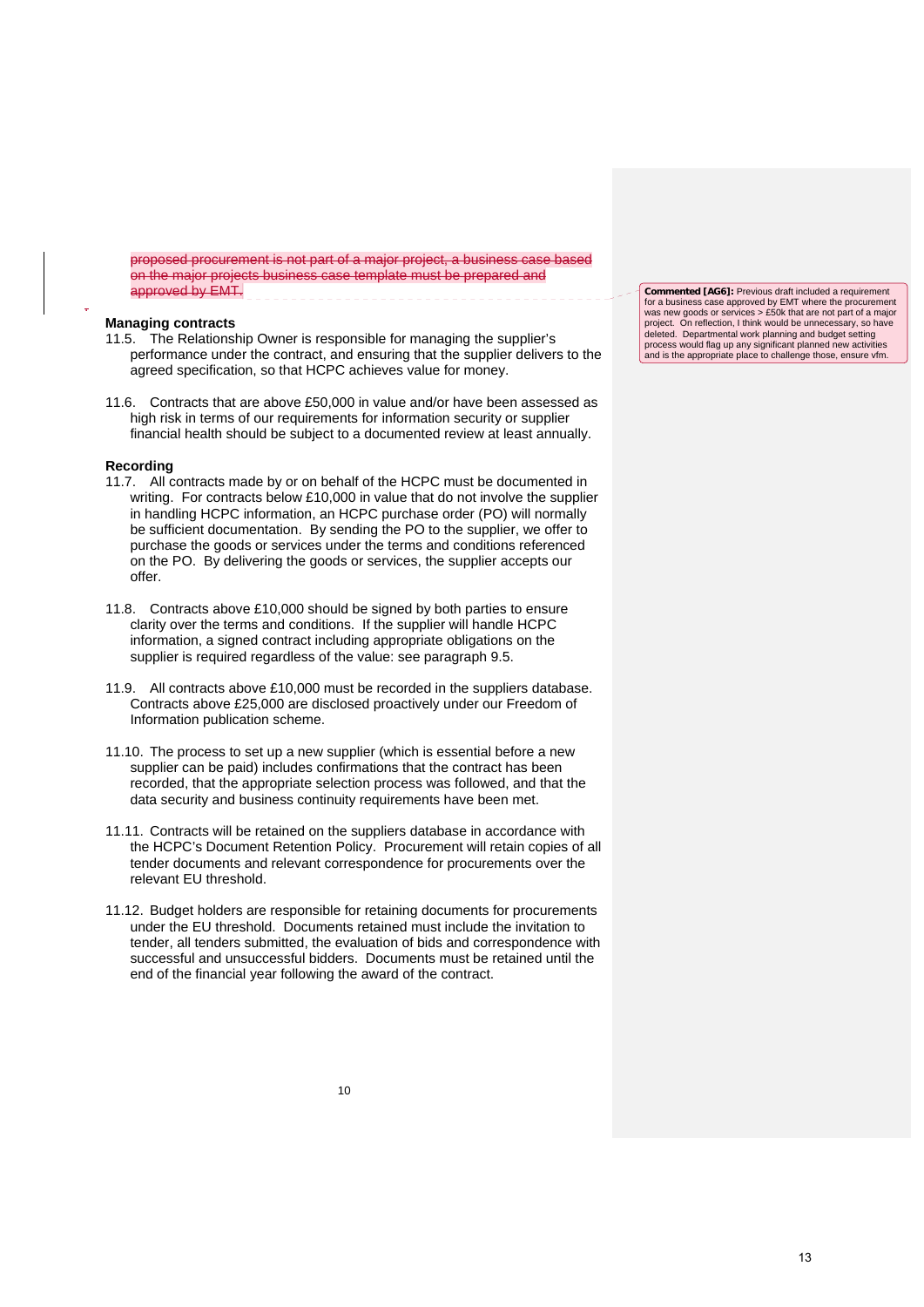### **12. Exceptions**

- 12.1. If a budget holder considers that an exception to this policy needs to be made in relation to a procurement with a value greater than £10,000, he/she must consult Procurement before any commitment is made to a supplier.
- 12.2. An exception form must be completed by the budget holder and approved by Procurement to document the reason for the exception.
- 12.3. Legal advice will be required on any proposed exception to policy in relation to a procurement above the relevant EU threshold.

### **13. Further information**

13.1. Advice on any aspect of this policy can be obtained from Procurement and the Director of Finance. Further guidance is available on the Finance Department section of the HCPC intranet.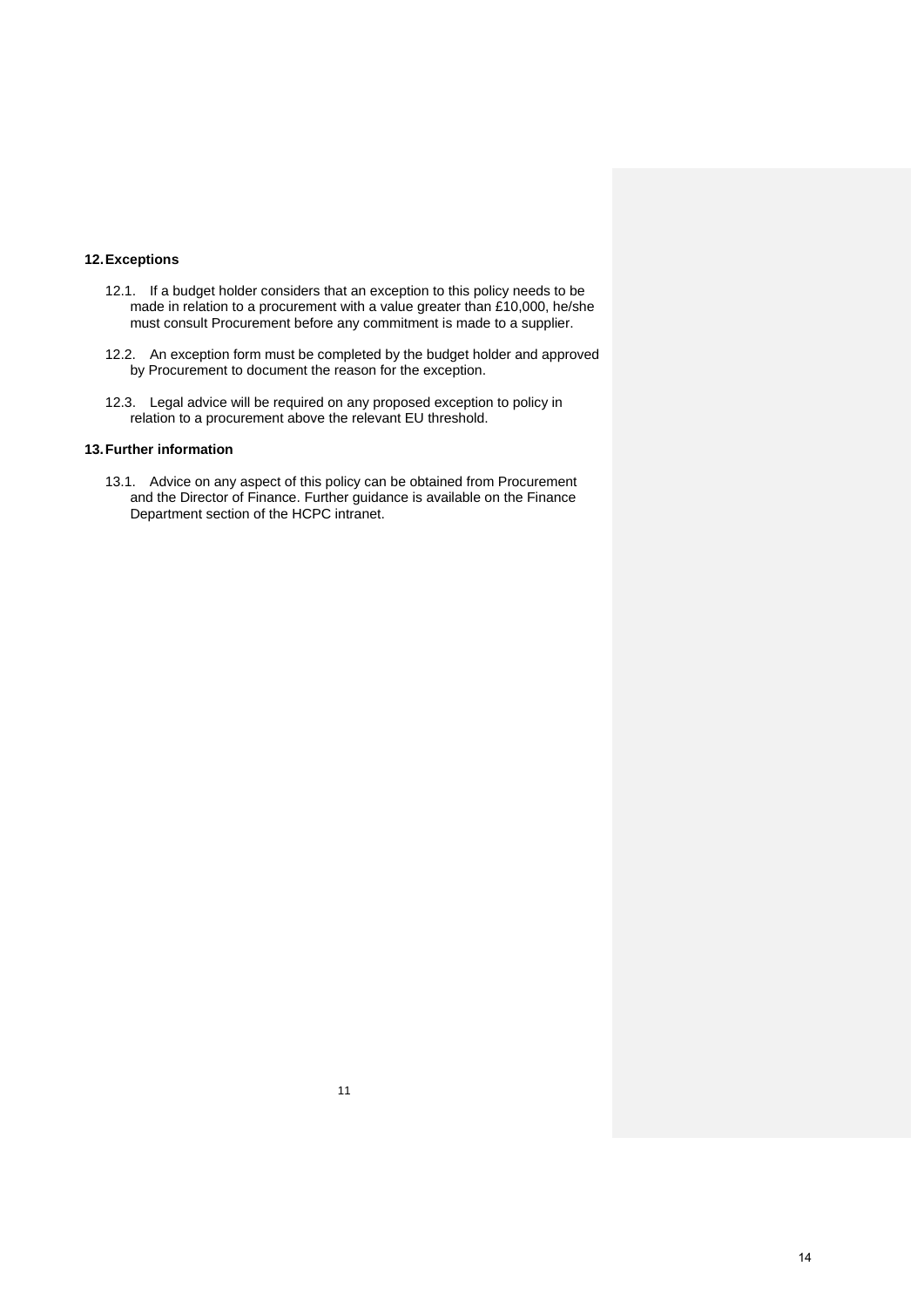Council, 3 December 2013

Procurement Policy

Executive summary

## **Introduction**

This paper is a response to recommendations made by the National Audit Office (NAO) in 2012/13 following a review of the HCPC's procurement process.

The recommendations made by the NAO were that;

- HCPC reviews it procurement policies and procedures and ensures that they meet current legal and good practice requirements; and,
- HCPC ensures that all staff in procurement are adequately familiar with the relevant policies and procedures, understand their importance and comply with them

In response to these recommendations HCPC recruited a procurement manager in April 2013 who is currently responsible for clearly defining and implementing the organisations procurement policy and procedures.

This document sets out the organisation's proposed Procurement Policy and has been approved by the HCPC's lawyers. The Procurement Policy was considered by the Finance and Resources Committee at its meeting on 21 November 2013 and was recommended to the Council for approval.

## **Decision**

The Council is asked to discuss and approve the policy.

**Background information**  Outlined above.

**Resource implications**  None.

**Financial implications**  None anticipated.

**Appendices**  None.

**Date of paper**  22 November 2013. **NCDC** *c health* & care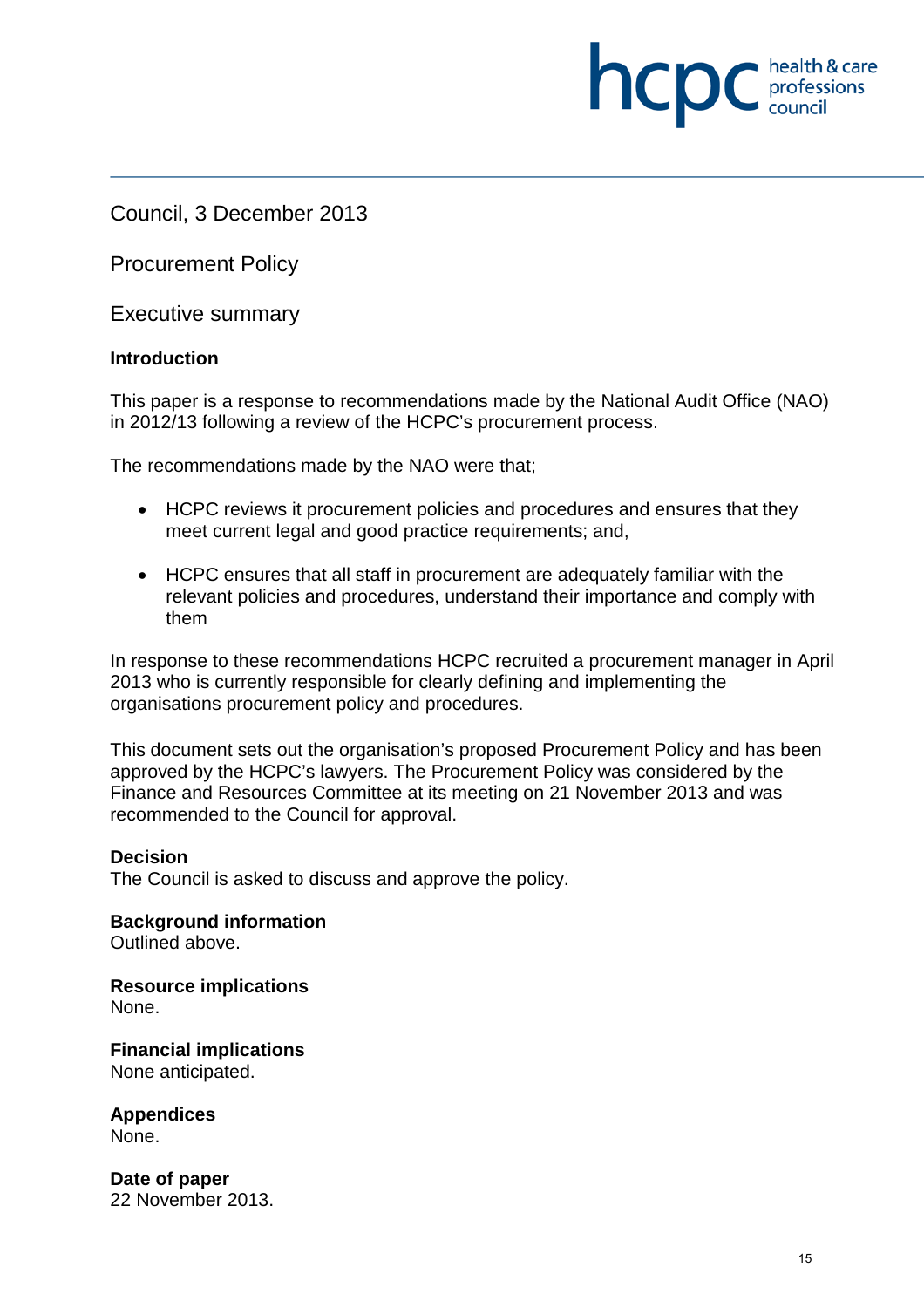

# **Procurement Policy**

November 2013

Wangari Farrelly, Procurement Manager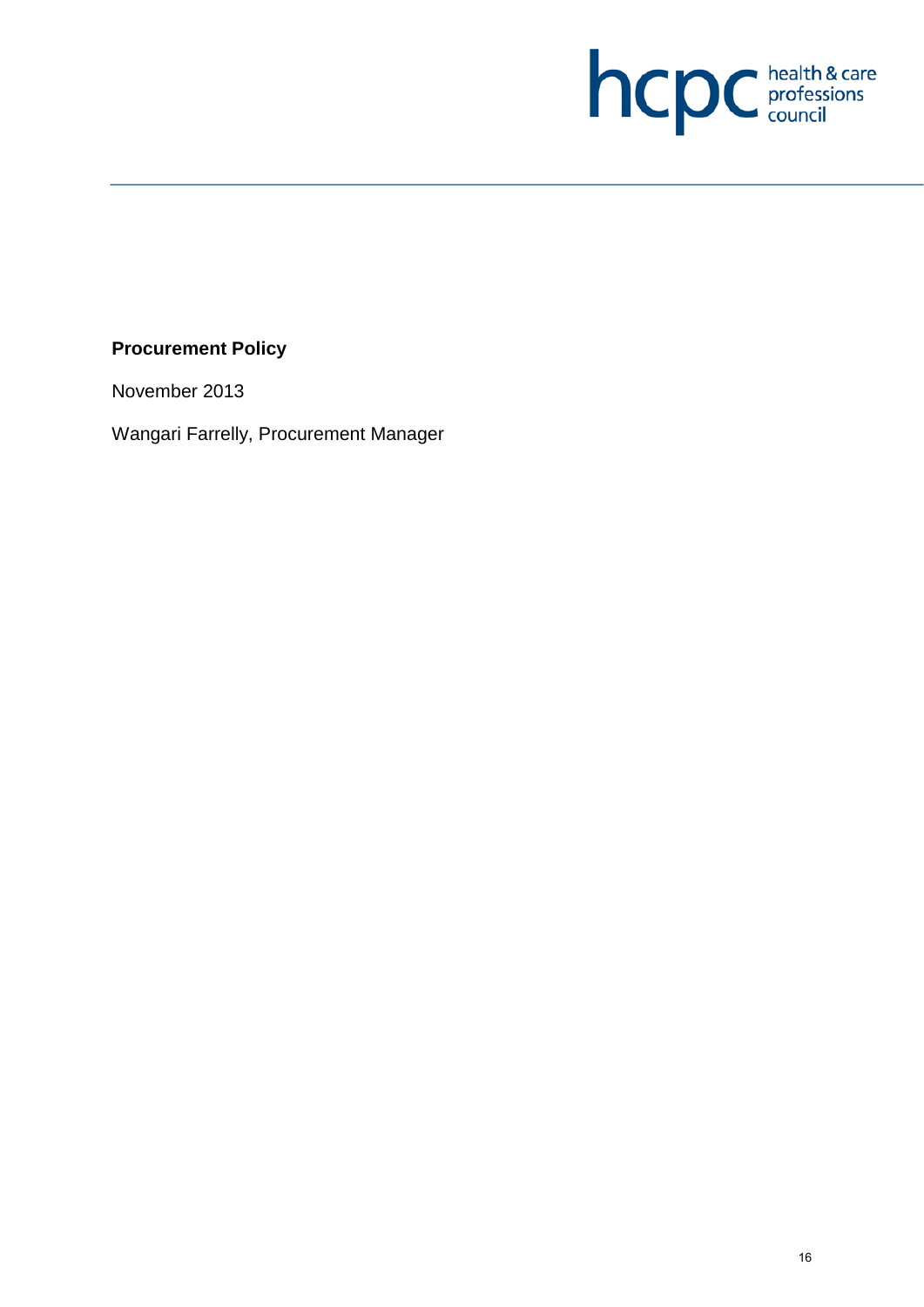# **Contents**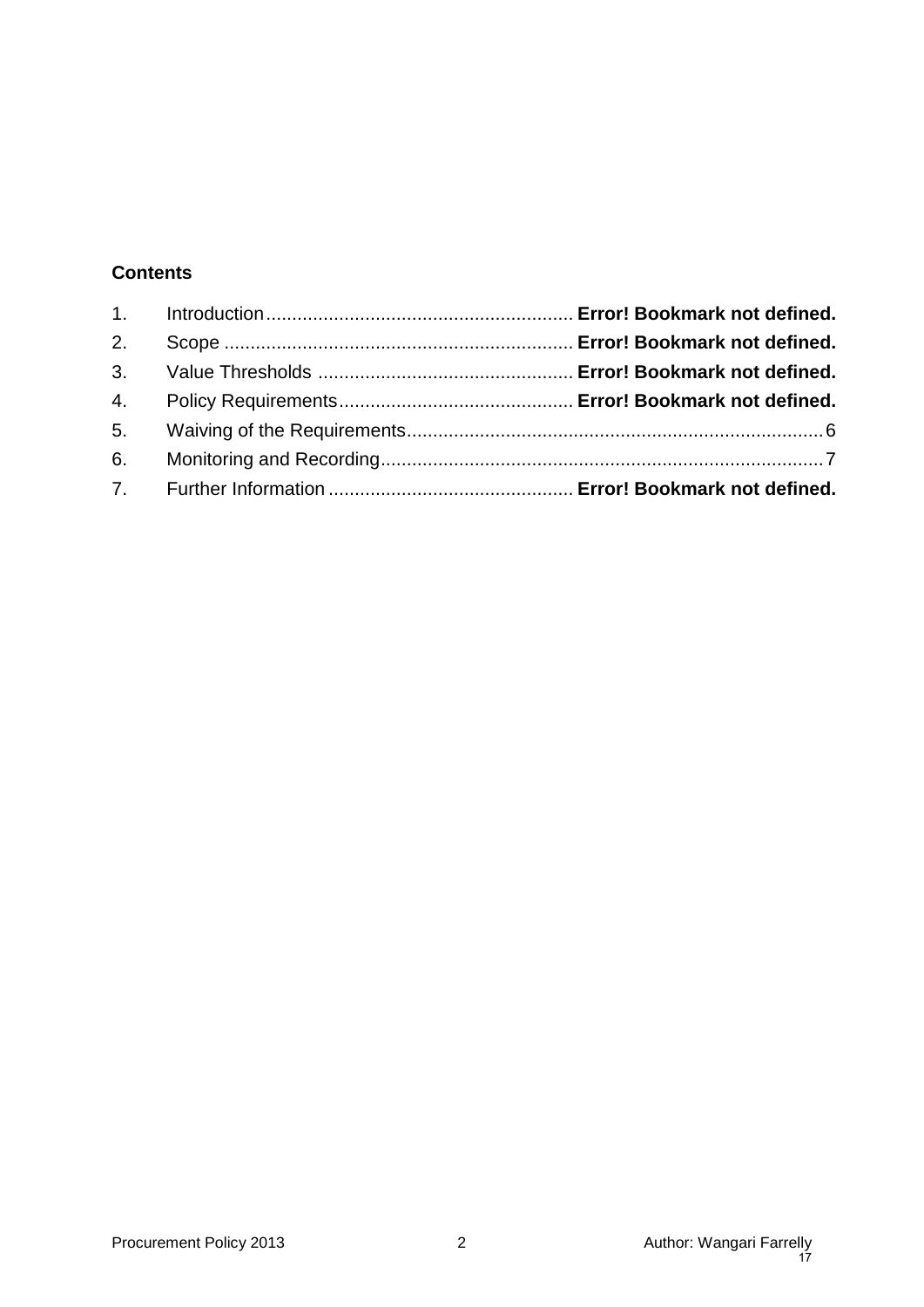# **1. Introduction**

- 1.1 This policy sets down the standards to which the Health and Care Professions Council (HCPC) employees need to adhere in relation to procurement activities i.e. the purchase of goods, services and works.
- 1.2 This policy applies to all those persons involved in procurement activities for or on behalf of the HCPC. In addition to all HCPC employees it also applies to:
	- 1.2.1 council and committee members;
	- 1.2.2 contractors; and
	- 1.2.3 Partners.
- 1.3 In this policy the term 'Persons' collectively refers to those mentioned in paragraph 1.2.
- 1.4 This policy applies to the purchase of all goods and services all of which should be purchased via competition unless they are of low value.

## **2. Scope**

- 2.1 The policy aims to ensure that all procurement activities conducted by the HCPC:
	- achieve best possible value for money;
	- are conducted in a fair, objective and transparent manner;
	- are compliant with all relevant regulation;
	- effectively manage commercial risk; and
	- encompass the short and long-term objectives of the business.

## **Responsibilities**

- 2.2 The responsibility for ensuring good procurement practice rests with all Persons involved in the procuring of goods and services.
- 2.3 All Persons have a responsibility to ensure that the HCPC's resources are used to the maximum benefit of the HCPC in the provision of its services. This means that the procurement mechanism must be effective and efficient so as not to waste valuable employee time unnecessarily whilst achieving best value.
- 2.4 It is essential that all Persons responsible for procuring goods and services within the HCPC familiarise themselves with the HCPC's Procurement Policy and Guidelines.

## **Legislation**

2.5 As a public body, the HCPC is subject to the Public Contracts Regulations 2006 (the Regulations). Procurements with a total value equal to or greater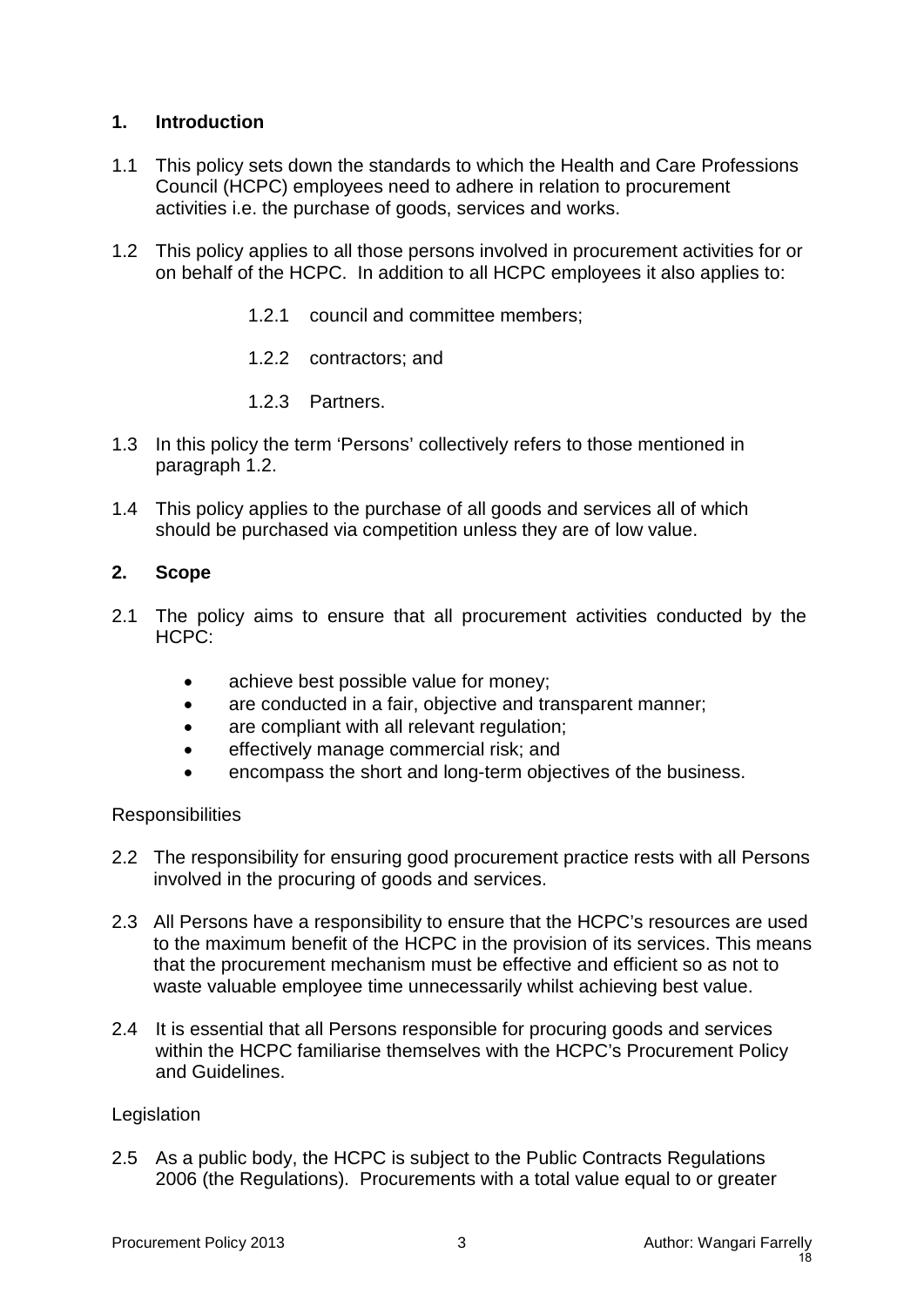than the thresholds which apply to the Regulations must be carried out in compliance with all prevailing legislation including but not limited to EU and UK Procurement Law. The Procurement Manager will provide guidance and seek legal assistance where appropriate.

## **3. Value Thresholds**

- 3.1 The value of a contract is measured as the aggregate amount HCPC expects to pay the contractor over the duration of the contract, whether to be supplied or executed one time or over a specific period. If there is any doubt in respect of such a valuation the Procurement Manager must be consulted.
- 3.2 A Supplier Relationship Manager (SRM) will be identified at the outset of the procurement process. This person will be responsible for ensuring the contract delivers as intended. This person may be managing a supplier on behalf of several HCPC departments. In most cases, the Supplier Relationship Manager will hold the largest value contract with the supplier.
- 3.3 The HCPC will provide and maintain clear guidelines for minimum spend competition thresholds. These will be dependent on the size and complexity of the proposed procurement activity and will comply with procurement regulations. For procurements under £100, procedures are at the budget holder's discretion bearing in mind the policy aims set out in paragraph 2.1. All other requirements will be subject to the following procedures:

| <b>Total Estimated</b>                            | <b>Method</b>                                                             | <b>Method of</b>                                                                                                                  | <b>Approval</b>                                       |
|---------------------------------------------------|---------------------------------------------------------------------------|-----------------------------------------------------------------------------------------------------------------------------------|-------------------------------------------------------|
| <b>Contract Value</b>                             |                                                                           | acceptance                                                                                                                        |                                                       |
| incl VAT                                          |                                                                           |                                                                                                                                   |                                                       |
| £101 - £1,000                                     | Budget holder's<br><b>discretion</b>                                      | Approved purchase<br>order(PO)                                                                                                    | Budget holder or<br><b>Director</b>                   |
| Exceeding £1,000 - Evidence of<br>£8,000          | comparison of two or<br>more suppliers                                    | Approved PO                                                                                                                       | Budget holder or<br><b>Director</b>                   |
| Exceeding £8,000 - Minimum of three<br>£30,000    | written quotations                                                        | Written acceptance of Chief Executive.<br>contract and approved Values over                                                       |                                                       |
|                                                   |                                                                           | PO. Chief Executive to £25,000 must also<br>sign contract.                                                                        | be approved in<br>advance by the<br>Chair of Council. |
| but less than OJEU with a minimum of<br>threshold | Exceeding £30,000 Formal written tender<br>three written                  | Written acceptance of Chief Executive and<br>contract and approved Chair of Council<br>PO. Chair of Council                       |                                                       |
|                                                   | responses                                                                 | to sign contract.                                                                                                                 |                                                       |
| Above relevant<br><b>OJEU</b> threshold           | Formal OJEU process.<br>Seek legal advice<br>throughout as<br>appropriate | Written acceptance of Chief Executive and<br>contract and approved Chair of Council.<br>PO. Chair of Council<br>to sign contract. |                                                       |

## **Table 1 Procurement routes and value thresholds**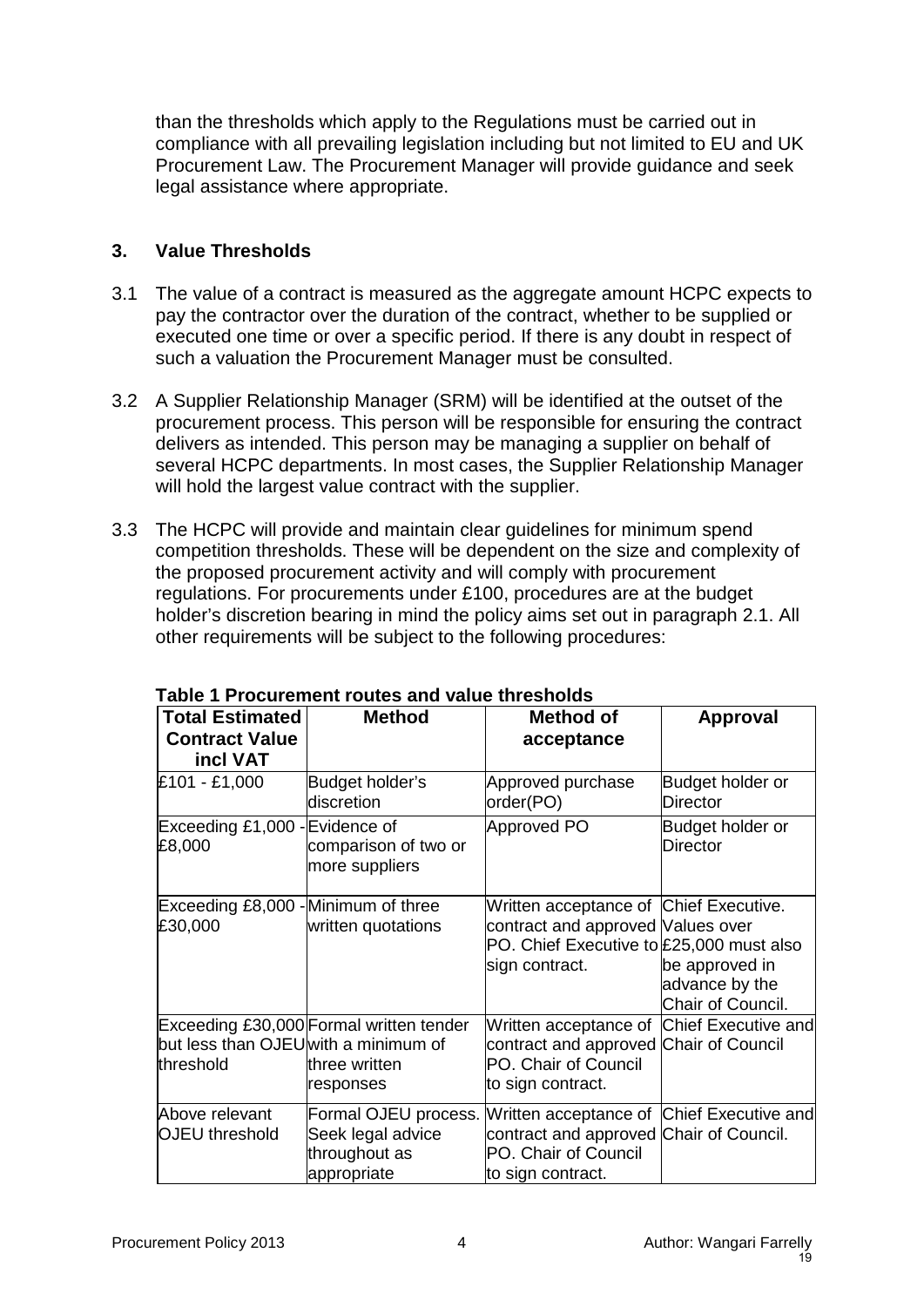- 3.4 EU thresholds are modified from time to time by the European Commission. When considering which route to follow, the latest Official Journal of the European Union (OJEU) thresholds should be verified prior to commencing the procurement.
- 3.5 OJEU thresholds valid for the period 1 January 2012 to 1 January 2014 are as follows:

| <b>Type of Contract</b>                  | <b>Threshold</b> |  |
|------------------------------------------|------------------|--|
| Service & Supply (includes supply,       | £173,934         |  |
| lease, rental or hire purchase of goods, |                  |  |
| excluding employment contracts)          |                  |  |
| Works (building & engineering,           | £4,348,350       |  |
| including capital works)                 |                  |  |
| *Values exclude VAT                      |                  |  |

**Table 2 EU threshold values 2012-2013 inclusive.**

3.6 In the case of any uncertainty the application of this policy or which procurement route should be followed, advice should be sought from the Procurement Manager.

## **4 Policy Requirements**

- 4.1 The primary objective of the HCPC's procurement policy is to obtain value for money and comply with requirement of regularity and propriety. Value for money is the optimum combination of whole life costs and quality on the best available contractual terms to meet the HCPC's business needs and requirements.
- 4.2 Persons involved in procurement activities must provide appropriate notice to the Procurement Manager and others who will be involved in the procurement process. For details of notice periods refer to HCPC's Procurement Guidelines.
- 4.3 Where applicable the use of existing Government Procurement Service (GPS) framework agreements should be considered. Competitive tenders and quotations can be sought from suppliers on existing frameworks as set up by the GPS (http://gps.cabinetoffice.gov.uk).
- 4.4 During a procurement exercise the correct specification is key to achieving value for money. Requirements should be specified in appropriate detail and provide suppliers with a clear indication of what is required to enable cost estimates to be accurately produced.
- 4.5 The re-letting of contracts will be required at appropriate intervals and will not normally exceed four years. Where a framework Agreement is proposed, the term of four years should be treated as a maximum.
- 4.6 All contracts made by or on behalf of the HCPC must be documented in writing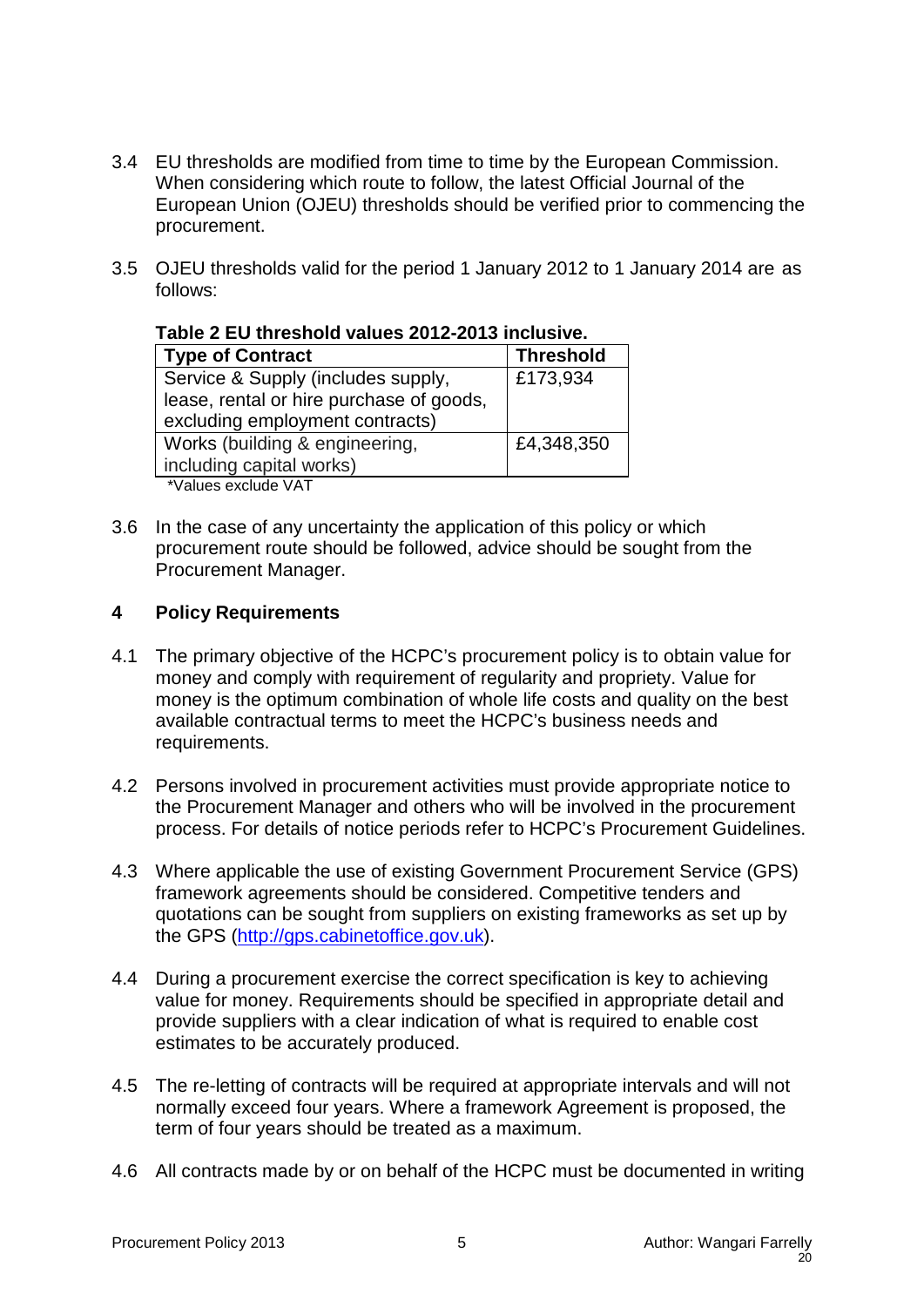and, where appropriate, based on the HCPC's terms and conditions. Where this is not possible, approval must be sought from the Procurement Manager, with legal advice being sought where relevant.

- 4.7 Where a contract requires a supplier to apply data processing activities to the HCPC's data the supplier must sign the HCPC's Data Processing Agreement prior to the commencement of the contract.
- 4.8 All contracts must be deposited on the suppliers database which is overseen by the Finance Department.
- 4.9 The Procurement Manager will review and approve requests for set up of new suppliers' in conjunction with the Chief Executive onto the Purchase Requisition System (PRS) supplier file after carrying out an analysis of requirements and other supplier checklist items.

## **Ethics**

- 4.10 All employees involved in procurement activities are expected to behave ethically at all times. All employees shall be open, honest, fair and impartial in their dealings with suppliers. In particular staff must familiarise themselves with and comply with the Anti-Bribery, Gifts and Hospitality Policy.
- 4.11 Anyone involved in a procurement who has business or personal relationships with, or friends/relatives employed by, potential bidders for the HCPC contracts must disclose to the SRM and the Procurement Manager at the outset and may be excluded from the procurement process completely or restricted to a limited role.

## Freedom of Information

4.12 The HCPC is subject to the Freedom of Information Act 2000.This means that any person who makes a valid request for information held by the HCPC will be entitled to receive it - unless all or part of that information can justifiably be withheld under the exemptions contained within the Act. In so far as is practicable all tenderers should be made aware at the beginning of the process that this is the case.

## Equality and Inclusion

- 4.13 The HCPC conducts business taking into account the Equality Act 2010, which requires the HCPC to ensure that it does not discriminate on the grounds of on age, disability, gender reassignment, marriage & civil partnership, pregnancy and maternity, race, religion or belief, sex and sexual orientation.
- 4.14 The HCPC will require suppliers, where appropriate, to be aligned with HCPC's corporate objectives for equality and inclusion as outlined in HCPC's Equality & Diversity Policy.